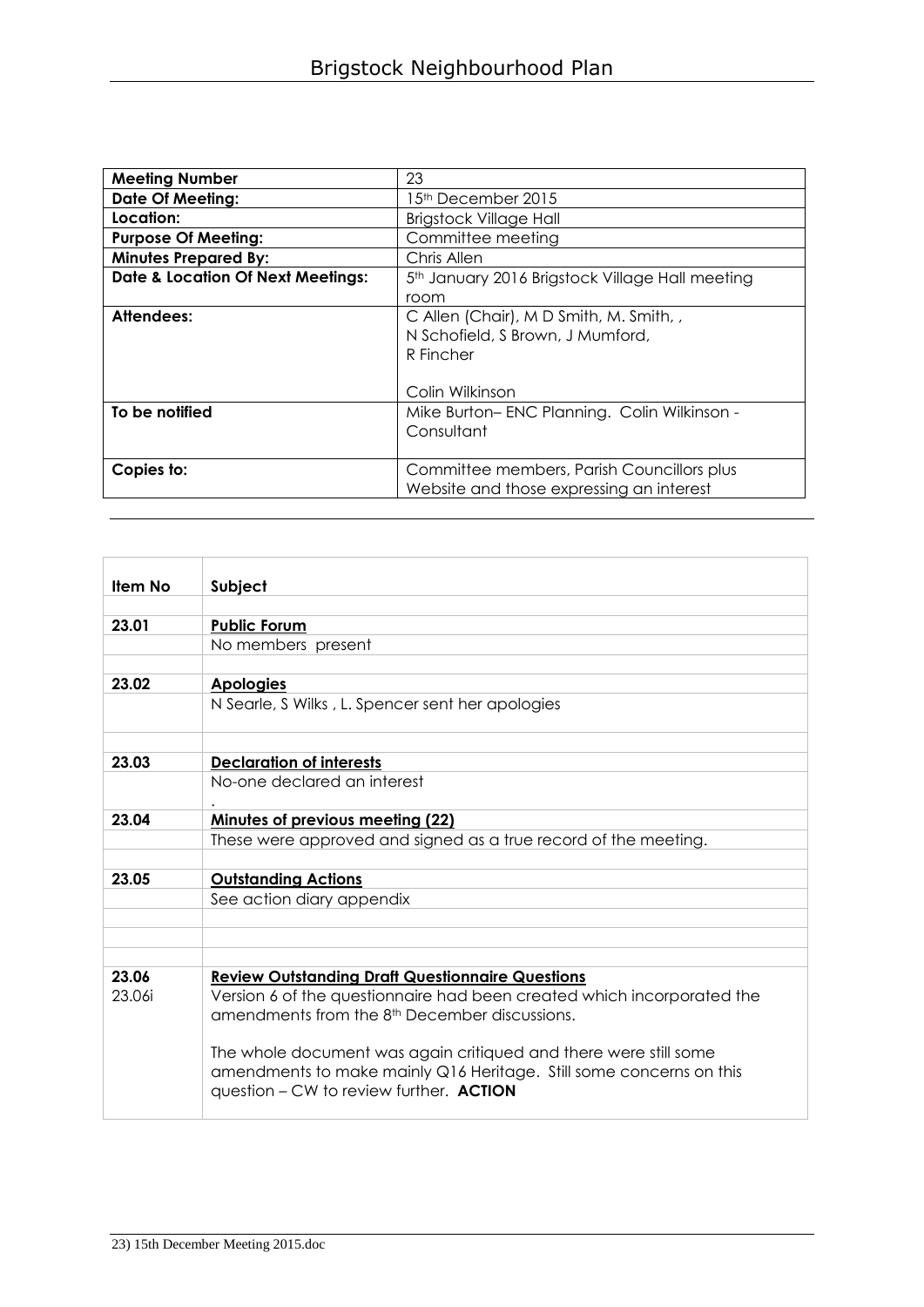| 23.06ii   | Unfortunately there was no feedback from JM about the electronic version.<br>The Barrrow on Soar electronic questionnaire was reviewed This was using<br>Survey Monkey. RF to talk to Juliet about the options to resolve the way<br>forward <b>ACTION</b>                         |
|-----------|------------------------------------------------------------------------------------------------------------------------------------------------------------------------------------------------------------------------------------------------------------------------------------|
|           |                                                                                                                                                                                                                                                                                    |
| 23.06iii  | There was discussion as to how we will deliver the questionnaires. Agreed that<br>NS, NJS MDS would use parish council data to arrange delivery list with<br>volunteers. Suggested Steph Beckett is asked to help. Also procedure for<br>delivery and chasing up completion ACTION |
|           |                                                                                                                                                                                                                                                                                    |
| 23.06iiii | Agreed that the final version of the paper version needs to wait till electronic<br>version is done. SB to review the final layout. ACTION                                                                                                                                         |
|           |                                                                                                                                                                                                                                                                                    |
|           |                                                                                                                                                                                                                                                                                    |
| 23.07     | <b>Review Map for Content</b>                                                                                                                                                                                                                                                      |
|           | ENC have sent revised plan. Several final change needed CA ACTION                                                                                                                                                                                                                  |
|           |                                                                                                                                                                                                                                                                                    |
| 23.08     | <b>Gladmans Appeal Status</b>                                                                                                                                                                                                                                                      |
|           | No update                                                                                                                                                                                                                                                                          |
|           |                                                                                                                                                                                                                                                                                    |
| 23.09     | Correspondence                                                                                                                                                                                                                                                                     |
|           | none                                                                                                                                                                                                                                                                               |
|           |                                                                                                                                                                                                                                                                                    |
| 23.10     | <b>AOB</b>                                                                                                                                                                                                                                                                         |
|           | None                                                                                                                                                                                                                                                                               |
| 23.11     | Date of next meeting                                                                                                                                                                                                                                                               |
|           | 5 <sup>th</sup> January 2016 in the village hall meeting room @ 7:30                                                                                                                                                                                                               |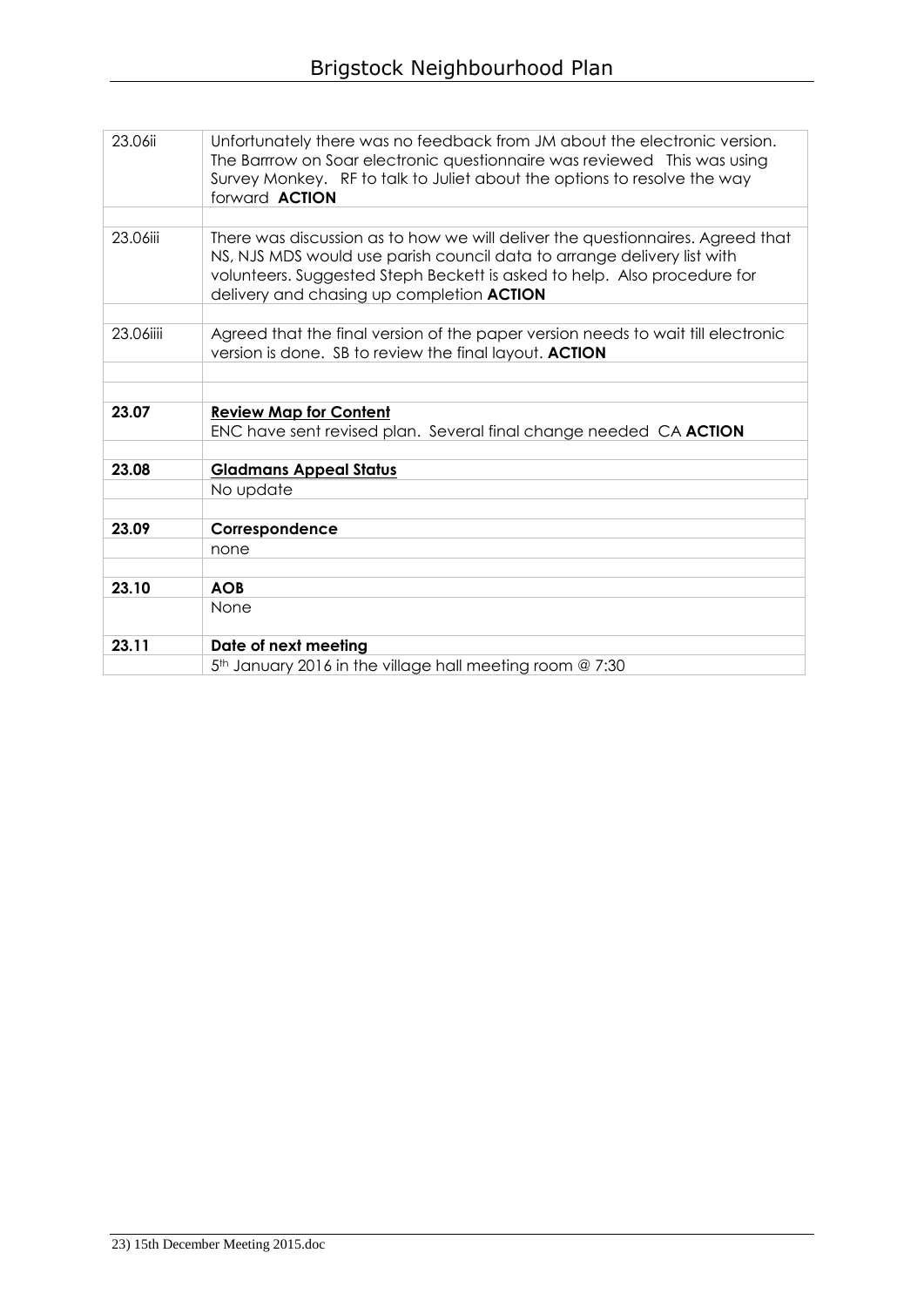## **Time Line**

| September      | October | <b>November</b>             | <b>December</b>            | January               | February           |
|----------------|---------|-----------------------------|----------------------------|-----------------------|--------------------|
| Launch Meeting |         | Stakeholders meeting        | Agree printing costs       |                       |                    |
|                |         | <b>Housing Needs Survey</b> | <b>Housing Neds Survey</b> |                       |                    |
|                |         | forms issued                | Issued                     |                       |                    |
|                |         |                             | <b>Options Document</b>    |                       |                    |
|                |         |                             | <b>CW</b>                  |                       |                    |
|                |         | <b>Draft Questionnaire</b>  | Finalised                  | Questionnaire printed | Commence drafting  |
|                |         | <b>CW</b>                   | questionnaire              | and circulated round  | NP, with structure |
|                |         |                             |                            | village               |                    |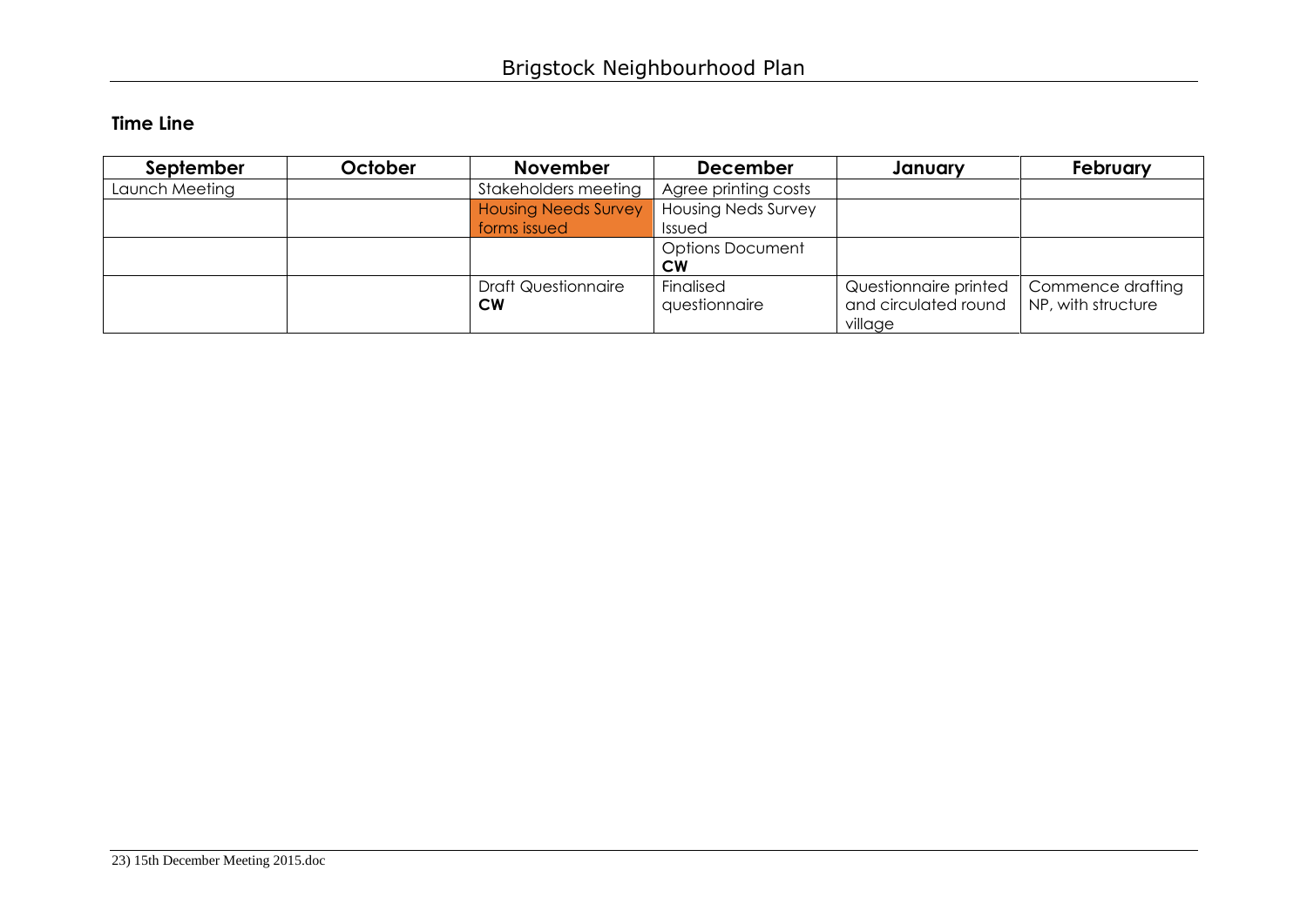## **ACCOUNTS ANALYSIS**

Approved grant budget

## **August 2015 to February 2016**

| <b>Item</b>                              | <b>Budget</b> | Aug       | Sept      | Oct       | <b>Nov</b> | <b>Dec</b> | Jan | Feb |
|------------------------------------------|---------------|-----------|-----------|-----------|------------|------------|-----|-----|
|                                          |               |           |           |           |            |            |     |     |
| Consultant -Surveys                      | £840          |           | £325:00   |           |            |            |     |     |
| Consultant-Launch event advice           | £390          |           | £490:80   |           |            |            |     |     |
| Consultant - Questionnaire & Analysis    | £1,690        |           |           |           | £468.00    |            |     |     |
| Printing Costs - Questionnaire           | £208          |           |           |           |            |            |     |     |
| <b>Publicity Costs - Poster Printing</b> | £10           |           |           |           |            |            |     |     |
| Publicity Costs - Street signage         | £180          |           |           |           |            |            |     |     |
| Unbudgeted                               | £000          | £97.94    | £31.50    | £14:46    |            |            |     |     |
| Total                                    | £3,323        | £97.94    | £847.30   | £14:46    | £468.00    |            |     |     |
| <b>Available Funds Balance</b>           | £3,323        | £3,225:06 | £2,377.76 | £2,363.30 | £1,895.30  |            |     |     |
| VAT this is re-claimable                 |               |           | £163:16   |           | £90.72     |            |     |     |

| Month | Reference | Cost<br>ex VAT | Supplier   | <b>Item</b>   |
|-------|-----------|----------------|------------|---------------|
| Aug   | 101143    | £24:41         | <b>ENC</b> | Map printing  |
| Aug   | 101149    | £73.53         | <b>ENC</b> | Map printing  |
| Sept  | 101160    | £31.50         | N Searle   | Postage       |
| Sept  | 101167    | £815:80        | Planit-X   | Consultancy   |
| Oct   | 101170    | £14.49         | L Spencer  | Paper/Postage |
| Nov   | 101182    | £486.00        | Planit-X   | Consultancy   |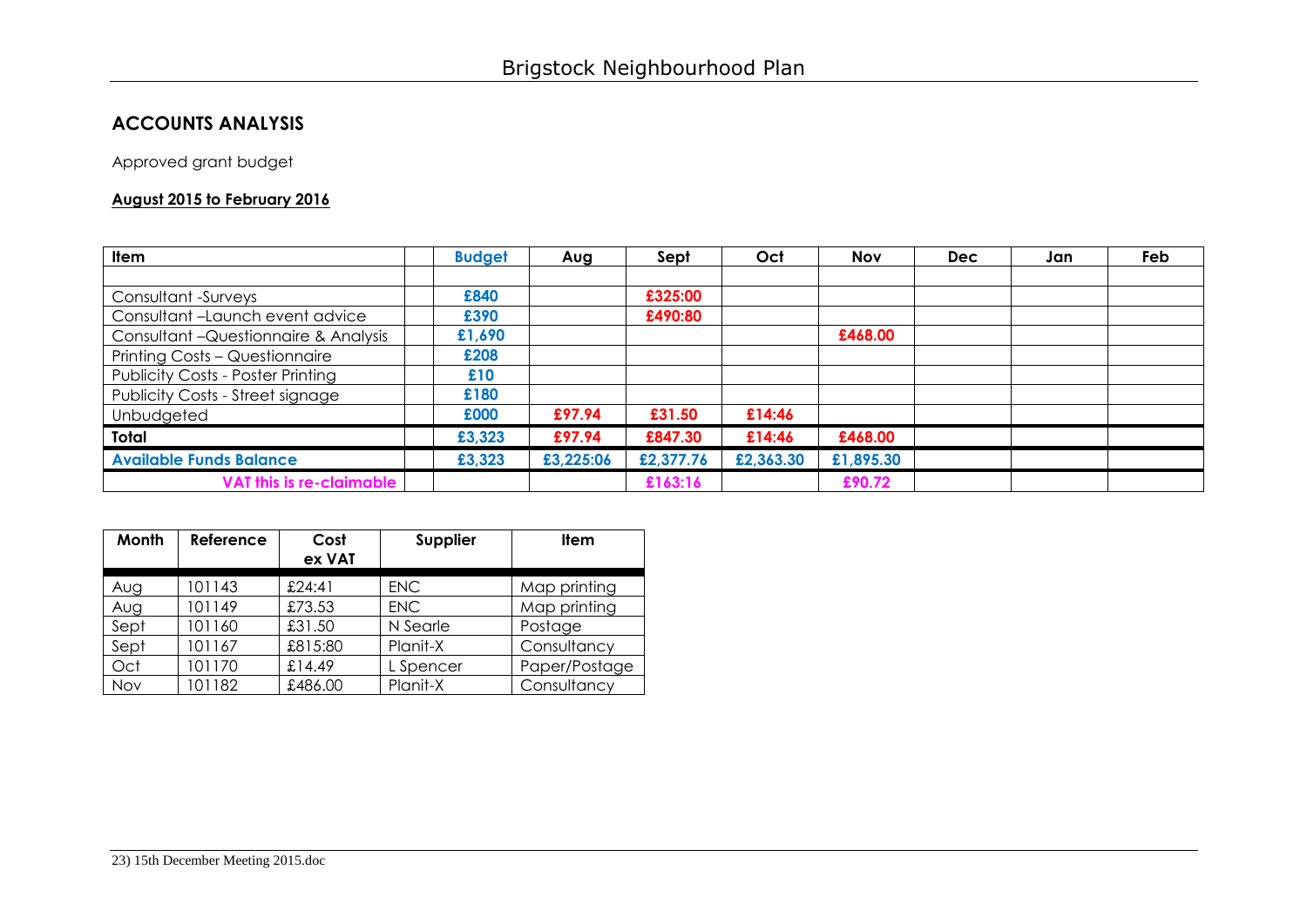| Ref       | <b>Completed Actions</b>                                                                                                                                                                                                                                                                      |                           | Resp      | Due by      |
|-----------|-----------------------------------------------------------------------------------------------------------------------------------------------------------------------------------------------------------------------------------------------------------------------------------------------|---------------------------|-----------|-------------|
| 21.06i    | The draft questionnaire (version 4) was<br>discussed in detail up to question 30. SW to<br>provide additional text regarding Rockingham<br>Forest <b>ACTION</b> and                                                                                                                           | Done                      | <b>SW</b> | 08/12/20015 |
| 21.06iiii | <b>Housing needs survey</b><br>The questionnaires have arrived for circulation<br>but an amendment is required. The<br>documents will be circulated in the next 10<br>days. SW to manage process <b>ACTION</b>                                                                                | Done                      | <b>SW</b> | 08/12/2015  |
|           | Maps<br>The following map is required NS to <b>ACTION</b><br>Settlement Boundary, Harpers Brook, Fermyn<br>Woods Country Park, Brigstock Pocket Park<br>and the other wildlife sites, Locally listed<br>buildings, Local Green Spaces, Housing site<br>options, Gladmans site, Brigstock Camp | Done CA arranged with ENC | NS        | 08/12/2015  |
| 21.06i    | CA will update to version 5 for the next<br>meeting when the rest of the document will<br>be critiqued. ACTION                                                                                                                                                                                | Version 5 issued          | CA        | 08/12/20015 |
|           |                                                                                                                                                                                                                                                                                               |                           |           |             |